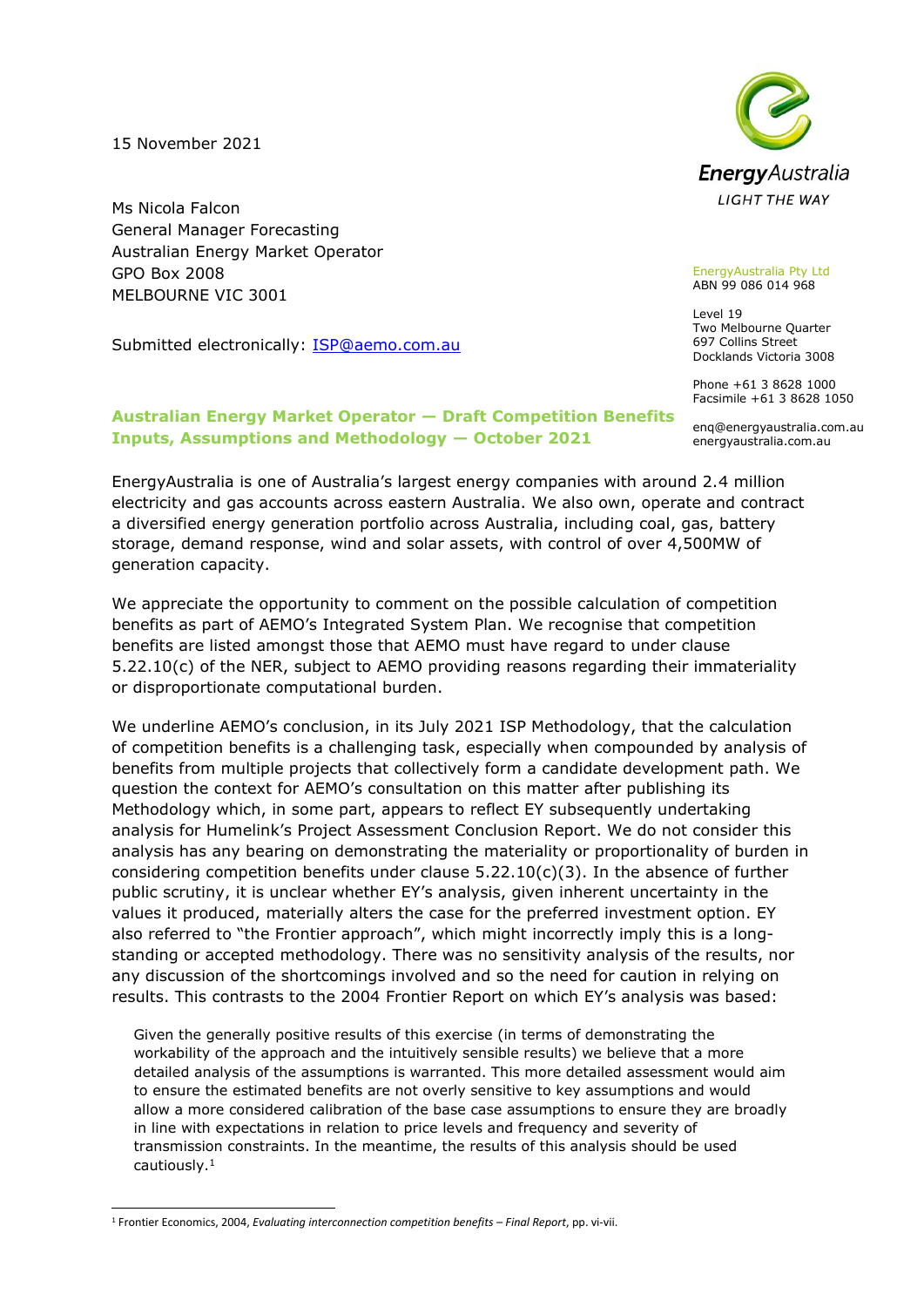We therefore support the general tenor of caution in AEMO's consultation paper and its intention to remain conservative in choices of methodology and inputs. We expect that it will be similarly cautious in relying heavily on competition benefits in selecting between candidate development paths. Further modelling efforts and stakeholder discussion following the draft, and even beyond the final, 2022 ISP will be required to refine and build confidence in any approach, assuming it can be suitably relied upon in the manner AEMO expects. Notably, it will be difficult to determine the importance of method and input choices without viewing, discussing and re-running example calculations. It is unfortunate that EY did not conduct sensitivity testing of its results for Humelink and we recommend that, if AEMO is minded to progress down this path, it invest effort in properly testing the robustness of its approach. This testing would include clearly outlining the direct impacts of the methodology on the scope and timing of projects within chosen development paths, as well as associated market outcomes such as prices and dispatch volumes.

AEMO also has an important but separate 'threshold' decision on whether to formally adopt this in its ISP methodology and IASR. Doing so will set a precedent as well as place certain obligations on subsequent RIT-T proponents under the NER. That is, it may be an option to conduct competition benefit calculations for the ISP that are not explicitly part of its methodology.

AEMO proposes to model competition benefits in situations where such benefits will likely materially affect the selection of the optimal development path. This seems more likely to arise in situations where candidate investment pathways are effectively indistinguishable in terms of traditional net market benefits. This presents a 'catch 22' situation as reliance on competition benefits as a 'tie breaker' will likely involve more stakeholder disagreement than the standard market benefits calculation on its own. While we support the judicious use of competition benefits, and the materiality and proportionality considerations under the NER, AEMO should consider additional means to refine its traditional net benefits calculations before having to resort to using competition benefits.

Ultimately the reliance on competition benefits should be to explore the relative magnitude of benefits for different candidate development paths, and absolute dollar values of benefits should not be relied upon. As per our previous point, use of competition benefits will only add value where it is clear, within the bounds of uncertainty, that competition benefits are significantly different across different candidate investment pathways.

Our feedback on specific methodological issues and assumptions are as follows:

- While various proposed elements might appear to drive conservatism in benefits calculations, it is unclear whether this would actually be the case, particularly when elements are combined. For example, some assumed capacity/ bidding strategies of coal plant, demand elasticities and exclusion of hydro and battery storage are arguably aggressive. We agree that dynamic competition benefits should be excluded.
- We would caution against heavily relying on 'raw' historical observations of particular plant bidding as a demonstration of market power, as this will likely reflect periods of transient fuel and resource scarcity. These factors, as well as incentives around contracting and from vertical integration, were noted in the Frontier Report<sup>2</sup> from which EY has based its assumed bidding strategies. While noting the difficulties in splitting out "genuine unavailability" from "strategic

<sup>&</sup>lt;sup>2</sup> [Frontier Economics Modelling of Liddell Power Station Closure.pdf \(energy.gov.au\)](https://www.energy.gov.au/sites/default/files/Frontier%20Economics%20Modelling%20of%20Liddell%20Power%20Station%20Closure.pdf)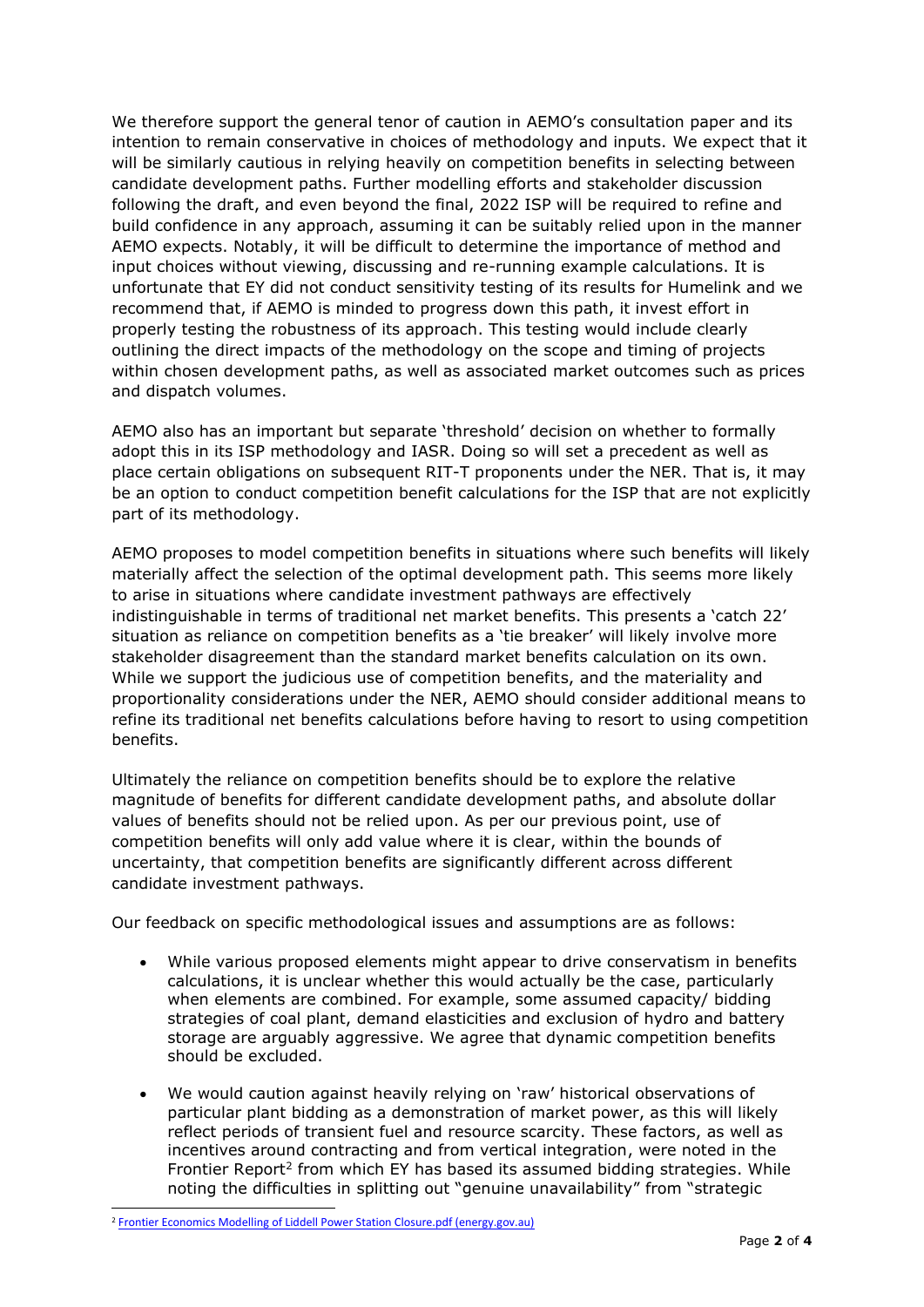withdrawal/repricing", assuming all observations reflect the latter is highly questionable. At a minimum, EY's/ Frontier's inclusion of an option to leave only 40% capacity at SRMC bidding for Bayswater, Mt Piper and Stanwell does not appear to be supported by historical data. It is also unlikely to be a reasonable view of sustained bidding practice over the full modelling horizon, as would be the case in 6 of the 54 combinations of strategic bidding.

• We note the proposed range of portfolio strategy options implies that between 4,600MW and 1,200MW of supply capacity is effectively repriced to \$500/MWh as part of the competition benefits study definition:

|                                | lowest<br>strategy<br>option | highest<br>strategy<br>option | <b>Maximum</b><br>capacity | Capacity at<br>lowest strategy<br>option | Capacity at<br>highest strategy<br>option |
|--------------------------------|------------------------------|-------------------------------|----------------------------|------------------------------------------|-------------------------------------------|
| Bayswater                      | 40%                          | 80%                           | 2,690                      | 1,076                                    | 2,152                                     |
| <b>LYA</b>                     | 80%                          | 95%                           | 2,210                      | 1,768                                    | 2,100                                     |
| MP                             | 40%                          | 80%                           | 1,390                      | 556                                      | 1,112                                     |
| Stanwell/Tarong                | 40%                          | 90%                           | 2,860                      | 1,144                                    | 2,574                                     |
| Capacity at SRMC               |                              |                               | 9,150                      | 4,544                                    | 7,938                                     |
| Capacity repriced              |                              |                               |                            | 4,606                                    | 1,213                                     |
| Existing dispatchable capacity |                              |                               |                            | 42,600                                   |                                           |
| % repriced                     |                              |                               |                            | 11%                                      | 3%                                        |

Whilst these numbers represent a relatively small proportion of the existing dispatchable capacity, they are quite material when considered in the context of the individual power stations. Hence we seek AEMO's further consideration of why these numbers represent a suitable range of supply to be included over the entire planning horizon, and assurances that AEMO will disclose and discuss which of the 54 combinations that satisfies the Nash equilibrium.

- We also seek AEMO's further exploration of the hypothesis that deriving the Nash equilibrium from all bid combinations for each half-hourly (or hourly) interval for a 25-year study period is computationally expensive and is therefore not proposed — such that AEMO will determine the Nash equilibrium to be one of the 54 combinations that applies for the full outlook period. That is, why the Nash equilibrium will not and should not been investigated for each hour independently, or for each year independently. For example, fewer combinations can allow this more dynamic, and likely more representative, approach to be adopted.
- We also understand EY used proprietary market simulation software for its Humelink analysis, not Plexos software that is used by AEMO. It does not necessarily follow that the EY methodology can be translated directly into Plexos. Based on EnergyAustralia's knowledge of Plexos, we would not support the proposed 54 combination approach.
- AEMO's modelling of generation plant and bidding strategies should also consider price outcomes in terms of recovery of fixed costs, take-or-pay contracts and plant exit. It is not clear, for example, whether this is constrained by the methodological requirement to use an exogenous generation investment pathway across different Plexos model runs. We would also be concerned about the lack of internal consistency if prices post competition modelling were not used as an input into the long-term capacity modelling. Frontier asserts that \$5000/MWh would not provide an investment signal — this should be tested, particularly given storage technologies were not as commercially scalable or viable at the time of Frontier's study.